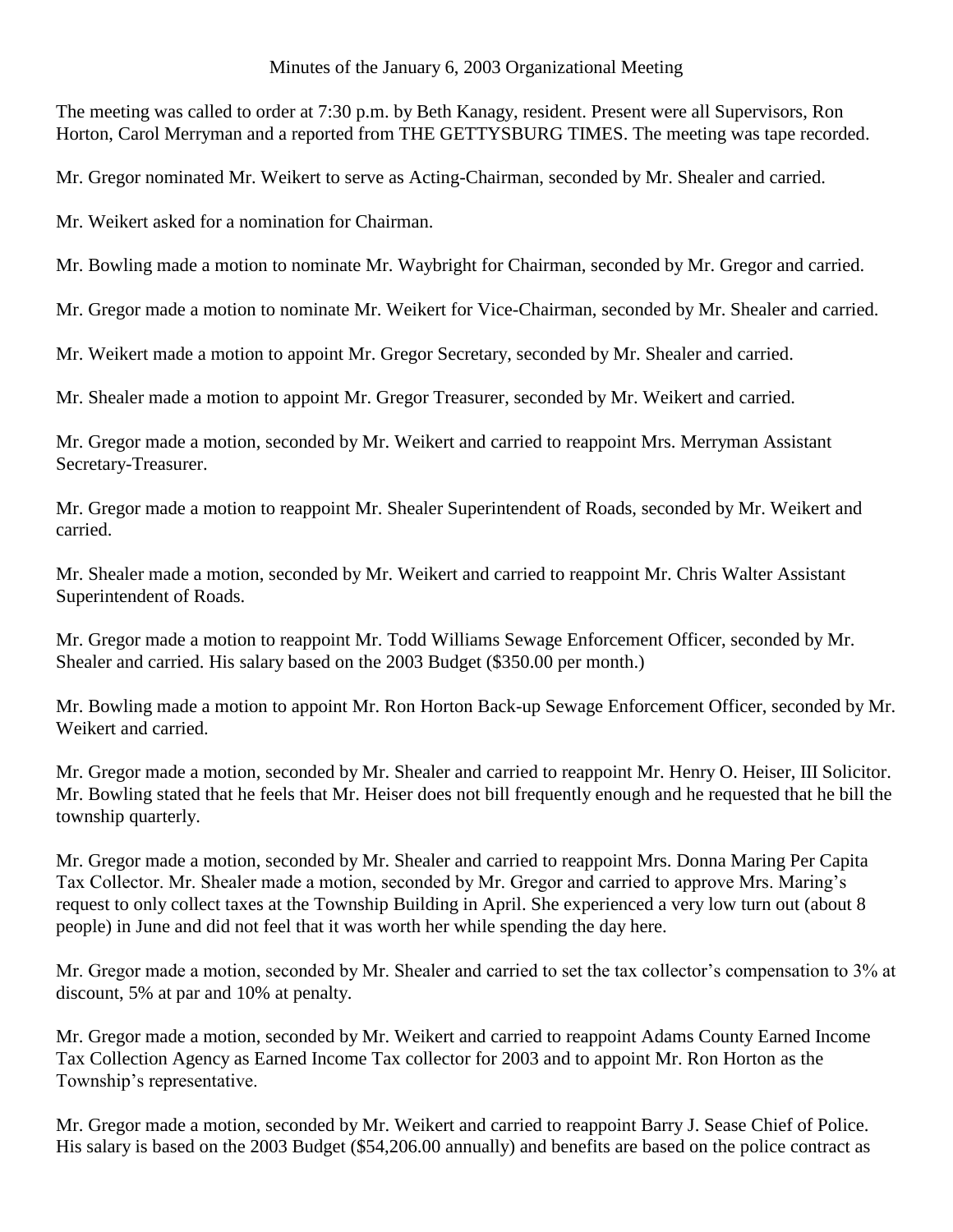follows: 160 hours vacation non-accumulative, 12 sick days accumulative to 100 days, 11 holidays and 3 personal days non-accumulative.

Mr. Shealer made a motion, seconded by Mr. Gregor and carried to reappoint all full-time and part-time police officers - Molloy, Guise, Biggins, Higgs, Briggs, Yost, Reichert, Keefer, Englebert, Weikert and Eiker. The full-time police officers' salaries are set by the police contract. The part-time police officers' salaries are set by the 2003 Budget as follows: Yost, Keefer and Reichert \$10.90 per hour and Englebert, Weikert and Eiker \$10.60 per hour.

Mr. Weikert made a motion, seconded by Mr. Gregor and carried to reappoint all full-time non-uniformed employees - Horton, Shealer, Shriner, Walter, Ridinger and Merryman. Salaries based on the 2003 Budget (with the exception of Mr. Shealer, his salary is set by the elected auditors) as follows: Mr. Horton \$48,464.00 annually, Mr. Shriner \$13.00 now - \$13.80 on anniversary, Mr. Walter \$14.15 now - \$15.70 on anniversary, Mr. Ridinger \$13.15 now - \$14.15 on anniversary, Mrs. Merryman \$15.50 (all rates are per hour) and benefits as follows: 10 holidays, Vacation - 5 days in the first year, 10 days after the first year, 15 days after seven years, 20 days after ten years all non-accumulative, 12 sick days accumulative to 45 days, 2 personal days, 3 bereavement days for the death of a brother, sister, stepparent, grandchild, grandparent or grandparent-in-law and 4 bereavement days for the death of a spouse, child or parent.

Mr. Gregor made a motion to reappoint Mr. Ron Bower Chairman of the Vacancy Board, seconded by Mr. Weikert and carried.

Mr. Weikert made a motion, seconded by Mr. Shealer and carried to reappoint Mr. James Fox Director of Emergency Management.

Mr. Gregor made a motion, seconded by Mr. Weikert and carried to reappoint Chief Barry Sease Deputy Director of Emergency Management.

Mr. Gregor made a motion, seconded by Mr. Weikert and carried to continue meeting on the  $2<sup>nd</sup>$  and  $4<sup>th</sup>$  Tuesday of each month at 7:30 p.m.

Mr. Shealer made a motion to keep the following committees as formed in 2002:

FINANCE AND ADMINISTRATION - Mr. Gregor and Mr. Waybright PLANNING AND ZONING - Mr. Waybright and Mr. Bowling (replaced by Mr. Shealer by motion below) PUBLIC SAFETY - Mr. Gregor and Mr. Weikert HIGHWAY ADMINISTRATION - Mr. Shealer and Mr. Weikert

Mr. Bowling stated that he had withdrawn from the Planning and Zoning Committee in 2002 and did not wish to serve on it in 2003 because they were already pretty far into the zoning update. Mr. Weikert asked Mr. Bowling if he would serve on the Agricultural Security Area Advisory Committee (ASAAC) instead of the Planning and Zoning Committee. Mr. Bowling agreed to serve on the ASAAC as he had done in the past. Mr. Shealer volunteered to serve on the Planning and Zoning Committee once the sewer plant expansion project is finished.

Mr. Weikert amended the motion made by Mr. Shealer, seconded by Mr. Gregor and carried for Mr. Bowling to serve on the Agricultural Security Area Advisory Committee and Mr. Shealer to serve on the Planning and Zoning Committee.

Mr. Weikert made a motion to table appointment of the Zoning and Building Permit Officer until an Executive Session is held to discuss it, seconded by Mr. Gregor and carried.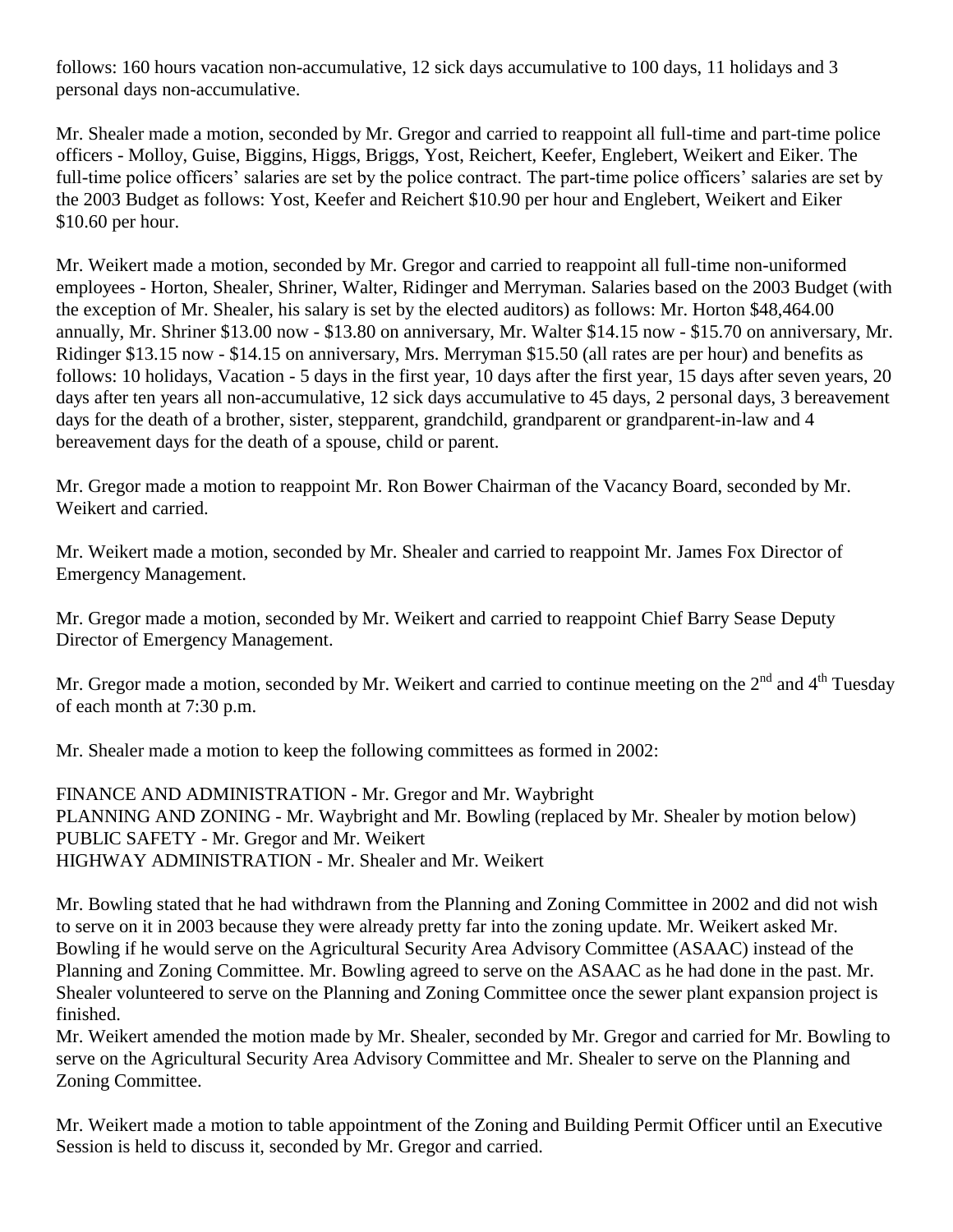Mr. Gregor made a motion, seconded by Mr. Weikert and carried to re-appoint Mr. Ronald J. Horton Manager/Engineer.

Mr. Gregor made a motion, seconded Mr. Weikert and carried to retain Adams County National Bank as depositor for the General Fund and State Liquid Fuels Fund.

Mr. Gregor made a motion, seconded by Mr. Weikert and carried to authorize all Supervisors to attend the 2003 PSATS Convention in Hershey, PA.

Mr. Weikert made a motion, seconded by Mr. Gregor and carried to table approval of the bond amount for Mr Gregor, Mrs. Merryman, and Mr. Horton until a quote is received for the cost to raise the bond amount to 1,500,000.00 rather than 1,000,000.00 since the township's accounts exceed that.

Mr. Gregor made a motion, seconded by Mr. Gregor and carried to reappoint Chester Schultz Solicitor for the Zoning Hearing Board.

Mr. Weikert made a motion, seconded by Mr. Shealer and carried to appoint Mr. Horton representative to the Community Relations Committee.

Mr. Shealer made a motion to reappoint Mr. George Lambert to the Zoning Hearing Board for a three-year term. His new term will expires 2-1-07.

Mr. Shealer made a motion, seconded by Mr. Gregor and carried to reappoint Mr. Steve Niebler to the Cumberland Township Authority for a five-year term. His new term will expire 12-31-07.

Mr. Shealer made a motion, seconded by Mr. Gregor and carried to reappoint Steve Toddes and Susan Yingling as representatives to the Gettysburg Area Rec Board for five-year terms. Their new terms will expire on 12-31-07.

Mr. Weikert made a motion, seconded by Mr. Shealer and carried to adopt the following Resolution:

# **RESOLUTION 03-01**

# **A RESOLUTION ELIMINATING EMPLOYEE CONTRIBUTIONS TO THE POLICE PENSION PLAN FOR 2003.**

BE IT RESOLVED AND ENACTED by the Authority of Cumberland Township, Adams County, Commonwealth of Pennsylvania, by the Board of Supervisors, it is hereby resolved and enacted as follows:

The conditions required by Act 600 allowing for the elimination of employee contributions to the Police Pension Plan have been met;

\*\* The condition of the plan is such that contributions may be reduced, or eliminated, as evidenced by an actuarial study;

\*\* Municipal contributions will not be required to keep the fund actuarially sound;

\*\* The governing body of the Municipality eliminates contributions on an annual basis.

ENACTED AND RESOLVED THIS  $6^{\text{th}}$  DAY OF JANUARY, 2003 BY THE BOARD OF SUPERVISORS OF CUMBERLAND TOWNSHIP

/SGN/ DAVID P. WAYBRIGHT /SGN/ THOMAS D. SHEALER /SGN/ GEORGE A. WEIKERT /SGN/ JOHN P. GREGOR /SGN/ WILLIAM M. BOWLING